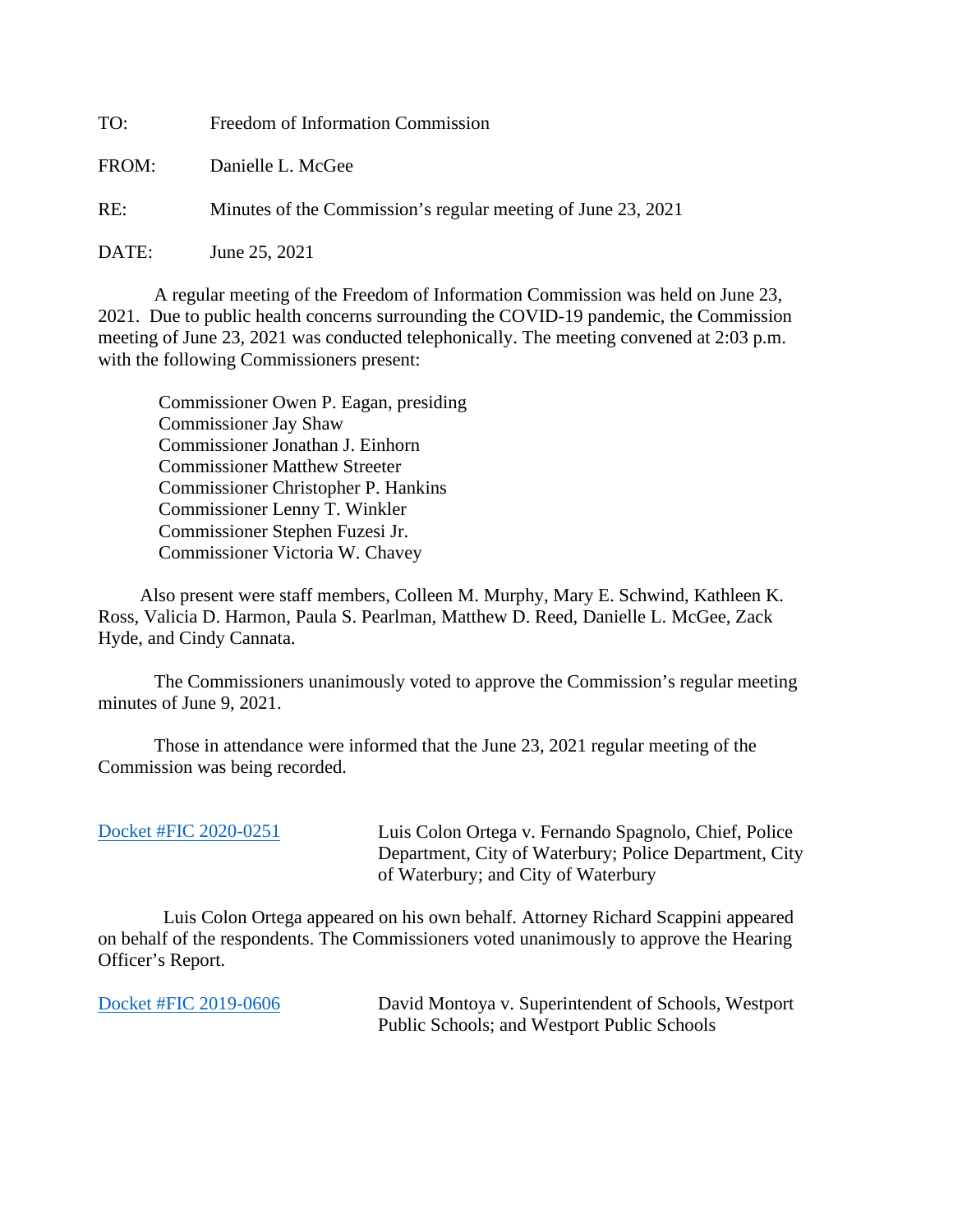Minutes, Regular Meeting, June 23, 2021 Page 2

> David Montoya appeared on his own behalf. Attorney Morgan Rueckert appeared on behalf of the respondents. The Commissioners voted unanimously to approve the Hearing Officer's Report.

| Docket #FIC 2019-0607 | David Montoya v. Superintendent of Schools, Westport |
|-----------------------|------------------------------------------------------|
|                       | Public Schools; and Westport Public Schools          |

David Montoya appeared on his own behalf. Attorney Morgan Rueckert appeared on behalf of the respondents. The Commissioners voted unanimously to approve the Hearing Officer's Report.

| Docket #FIC 2019-0686 | Cynthia McCorkindale v. Chairman, Board of Finance,   |
|-----------------------|-------------------------------------------------------|
|                       | Town of Bethel; Board of Finance, Town of Bethel; and |
|                       | Town of Bethel                                        |

Cynthia McCorkindale appeared on her own behalf. Attorney Martin Lawlor appeared on behalf of the respondents. The Commissioners voted, 7-0, to adopt the Hearing Officer's Report. Commissioner Chavey did not participate in this matter.

| Docket #FIC 2019-0750 | Kevin Rennie v. Deputy General Counsel, Office of |
|-----------------------|---------------------------------------------------|
|                       | <b>Governor Ned Lamont</b>                        |

 Kevin Rennie appeared on his own behalf. Assistant Attorney General Phillip Miller appeared on behalf of the respondents. The Commissioners unanimously voted to amend the Hearing Officer's Report. The Commissioners unanimously voted to adopt the Hearing Officer's Report as amended.\*

| Docket #FIC 2020-0231 | John Dilorio v. Banking Committee, State of |
|-----------------------|---------------------------------------------|
|                       | Connecticut, General Assembly               |

Attorney Ann Rubin appeared on behalf of the complainant. Attorney Jim Tamburro appeared on behalf of the respondents. The Commissioners voted, 7-0, to amend the Hearing Officer's Report. The commissioners voted, 7-0, to adopt the Hearing Officer's report as amended. Commissioner Chavey did not participate in this matter.

| Docket #FIC 2020-0285 | Italian-American Heritage Group of New Haven LLC v. |
|-----------------------|-----------------------------------------------------|
|                       | Board of Park Commissioners, City of New Haven; and |
|                       | City of New Haven                                   |

Attorney Patricia Cofrancesco appeared on behalf of the complainant. Attorney Catherine Lamarr appeared on behalf of the respondents. The Commission voted, 7-0, to adopt the Hearing Officer's Report. Commissioner Chavey did not participate in this matter.

 Colleen M. Murphy reported that the Commission has relocated its offices and that staff is considering convening in person and hybrid hearings and Commission meetings in the fall.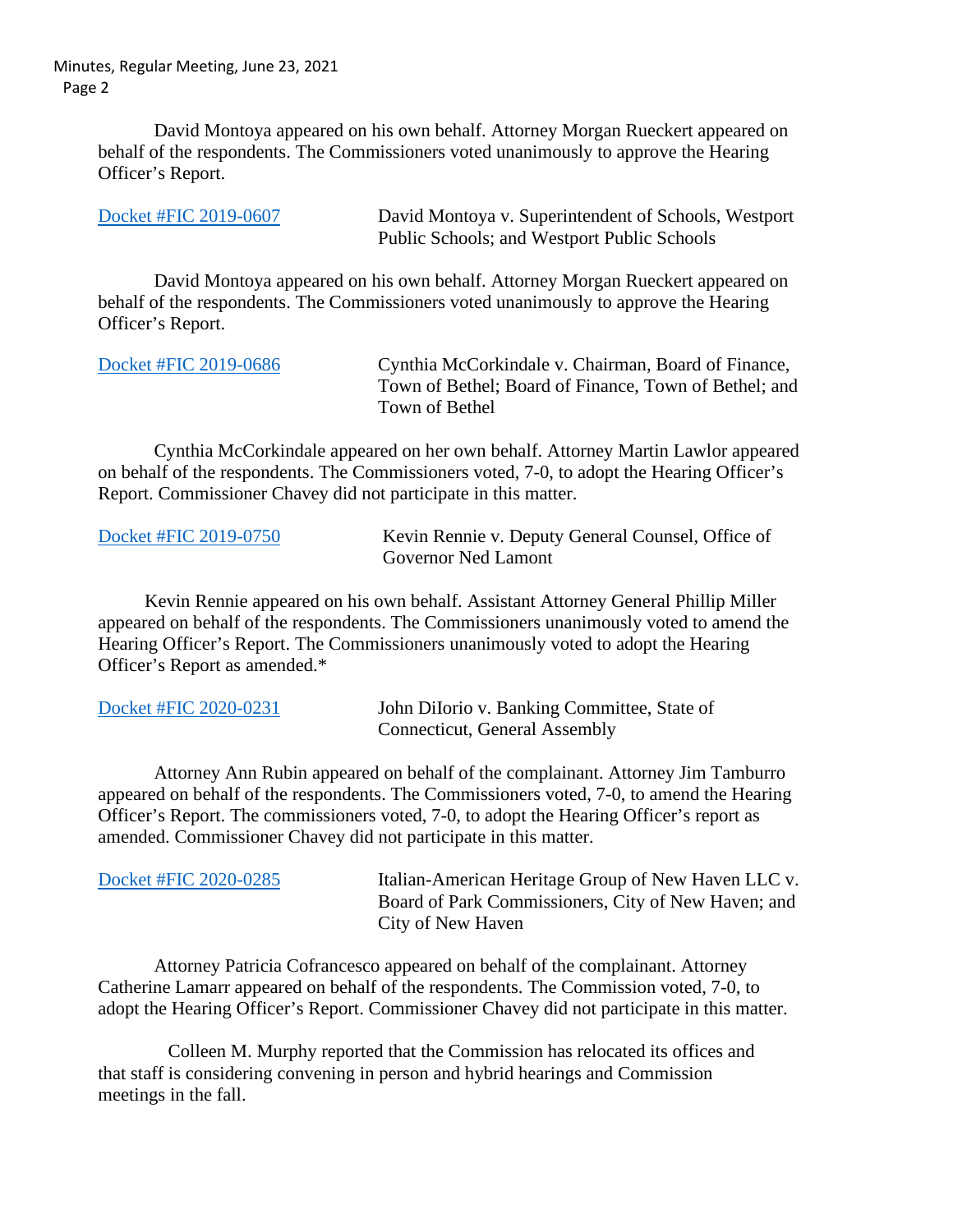Colleen M. Murphy reported that applications for the Staff Attorney II position have closed.

Paula S. Pearlman reported on the close of the legislative session.

The meeting was adjourned at 3:35 p.m.

 /s/Danielle L. McGee Danielle L. McGee MINREGmeeting 06232021/dlm/06232021